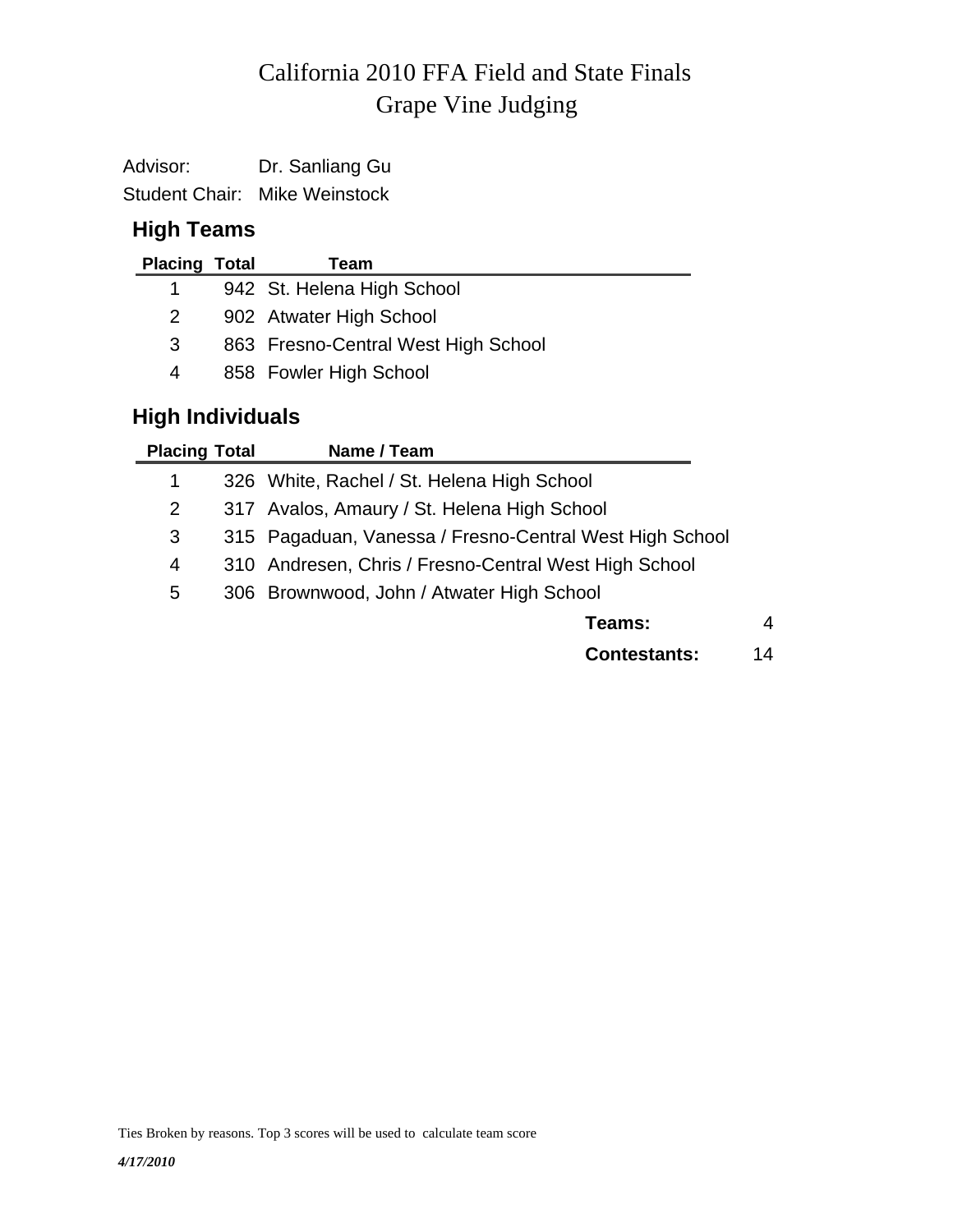## California 2010 FFA Field and State Finals

### **Team Results**

|                                                                           | Crimson | Barbera                   | Seedless |                |                | Thompson Flame Seedless Crimson Rsn | Barbera Rsn Thompson Rsn |     | Flame Rsn | Tie | Total Place |                |
|---------------------------------------------------------------------------|---------|---------------------------|----------|----------------|----------------|-------------------------------------|--------------------------|-----|-----------|-----|-------------|----------------|
| Atwater High School                                                       | 97      | 120                       | 118      |                | 86             | 115                                 | 129                      | 125 | 112       | 481 | 902         | $\overline{2}$ |
| Fowler High School                                                        | 90      | 97                        | 137      |                | 138            | 103                                 | 108                      | 110 | 75        | 396 | 858         | $\overline{4}$ |
| <b>Fresno-Central Wes</b>                                                 | 103     | 100                       | 127      |                | 148            | 96                                  | 113                      | 106 | 70        | 385 | 863         | $\mathbf{3}$   |
| St. Helena High Sch                                                       | 124     | 117                       | 142      |                | 138            | 106                                 | 129                      | 116 | 70        | 421 | 942         |                |
| Ties Broken by reasons. Top 3 scores will be used to calculate team score |         |                           |          |                |                |                                     |                          |     |           |     |             |                |
| <b>Class</b>                                                              |         | <b>Max Score Official</b> |          | Cut 1          | Cut 2          | Cut 3                               |                          |     |           |     |             |                |
| 01 Crimson                                                                |         | 50                        | 2134     | 4              | 3              | $\overline{2}$                      |                          |     |           |     |             |                |
| 02 Barbera                                                                |         | 50                        | 1234     | $\overline{2}$ | 4              | 3                                   |                          |     |           |     |             |                |
| 03 Thompson Seedless                                                      |         | 50                        | 3412     | $\overline{2}$ | 3              | 6                                   |                          |     |           |     |             |                |
| 04 Flame Seedless                                                         |         | 50                        | 3421     | 1              | $\overline{2}$ | 8                                   |                          |     |           |     |             |                |
| 05 Crimson Rsn                                                            |         | 50                        |          |                |                |                                     |                          |     |           |     |             |                |
| 06 Barbera Rsn                                                            |         | 50                        |          |                |                |                                     |                          |     |           |     |             |                |
| 07 Thompson Rsn                                                           |         | 50                        |          |                |                |                                     |                          |     |           |     |             |                |
| 08 Flame Rsn                                                              |         | 50                        |          |                |                |                                     |                          |     |           |     |             |                |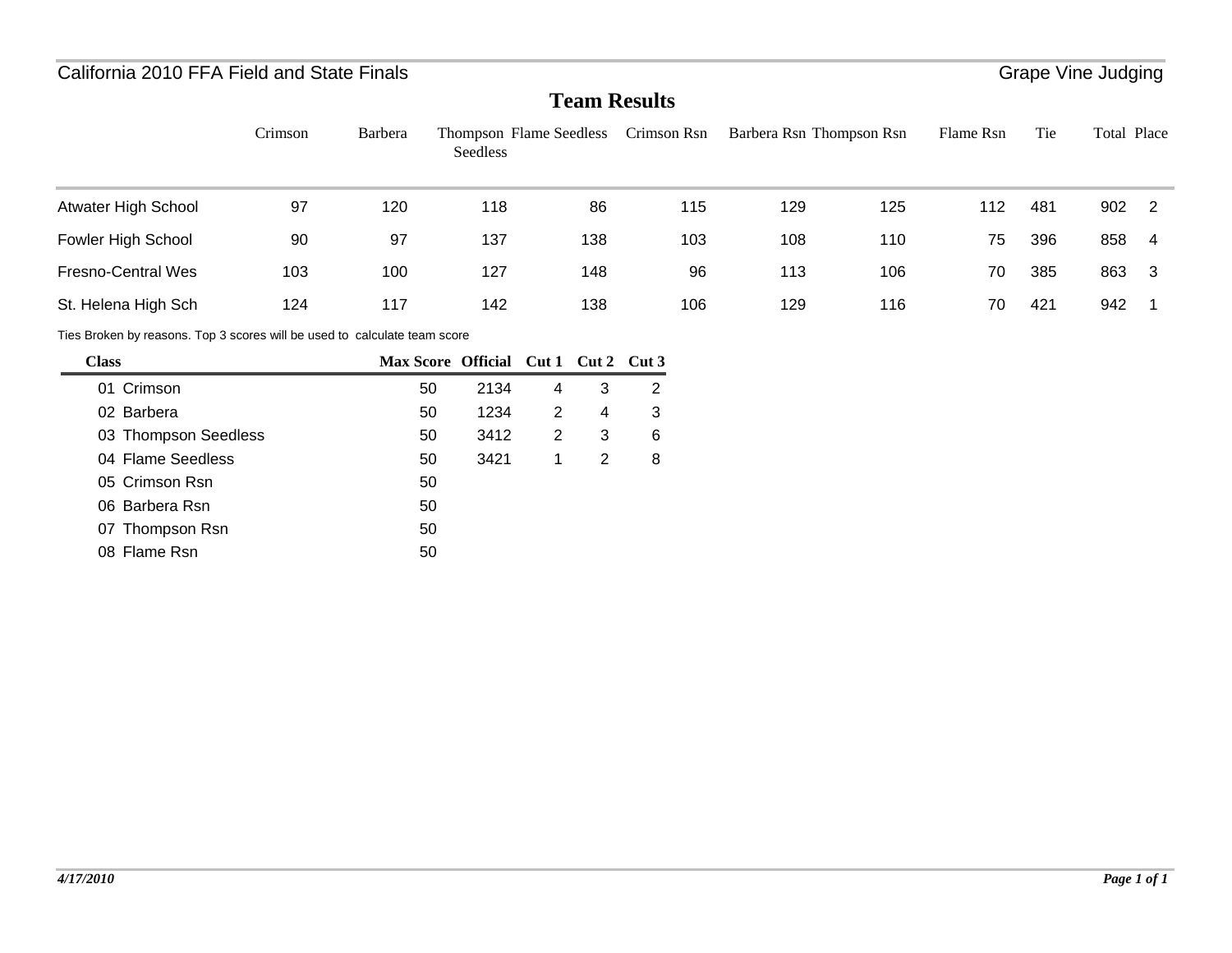#### California 2010 FFA Field and State Finals

Grape Vine Judging

#### **Individual Results**

|                                        | Crimson | Barbera | Thompson<br>Seedless | Flame Seedless Crimson Rsn |    |    | Barbera Rsn Thompson Rsn Flame Rsn |    | Tie | Total   | Place          |
|----------------------------------------|---------|---------|----------------------|----------------------------|----|----|------------------------------------|----|-----|---------|----------------|
| <b>Atwater High School</b>             |         |         |                      |                            |    |    |                                    |    |     | 902     | $\overline{2}$ |
| Brownwood, John                        | 34      | 30      | 48                   | 35                         | 40 | 38 | 42                                 | 39 | 159 | 306*    | 5              |
| Haase, Marissa                         | 28      | 50      | 22                   | 35                         | 35 | 48 | 40                                 | 40 | 163 | 298*    | $\overline{7}$ |
| Ornelas, Ricky                         | 35      | 40      | 48                   | 16                         | 40 | 43 | 43                                 | 33 | 159 | 298*    | 8              |
| Vue, Kia                               | 23      | 40      | 50                   | 19                         | 37 | 45 | 42                                 | 25 | 149 | 281     | 12             |
| <b>Fowler High School</b>              |         |         |                      |                            |    |    |                                    |    |     | 858     | $\overline{4}$ |
| Heady, Nichole                         | 26      | 45      | 43                   | 45                         | 34 | 40 | 39                                 | 24 | 137 | 296*    | 9              |
| Moore, Shelby                          | 24      | 29      | 47                   | 45                         | 31 | 35 | 30                                 | 33 | 129 | 274* 13 |                |
| Olais, Desiree                         | 40      | 23      | 47                   | 48                         | 38 | 33 | 41                                 | 18 | 130 | 288* 11 |                |
| <b>Fresno-Central West High School</b> |         |         |                      |                            |    |    |                                    |    |     | 863     | $\overline{3}$ |
| Andresen, Chris                        | 40      | 30      | 48                   | 48                         | 35 | 35 | 40                                 | 34 | 144 | $310*$  | $\overline{4}$ |
| Davalos, Maria                         | 23      | 23      | 31                   | 50                         | 30 | 33 | 26                                 | 22 | 111 | 238* 14 |                |
| Pagaduan, Vanessa                      | 40      | 47      | 48                   | 50                         | 31 | 45 | 40                                 | 14 | 130 | $315*3$ |                |
| <b>St. Helena High School</b>          |         |         |                      |                            |    |    |                                    |    |     | 942     | $\mathbf{1}$   |
| Avalos, Amaury                         | 43      | 31      | 48                   | 48                         | 35 | 43 | 39                                 | 30 | 147 | $317*$  | $\overline{2}$ |
| Bankson, Kenneth                       | 35      | 36      | 47                   | 45                         | 34 | 38 | 41                                 | 23 | 136 | 299 *   | 6              |
| Myers, Mathew                          | 47      | 31      | 43                   | 45                         | 40 | 38 | 41                                 | 10 | 129 | 295     | 10             |
| White, Rachel                          | 46      | 50      | 47                   | 45                         | 37 | 48 | 36                                 | 17 | 138 | 326*    | $\mathbf{1}$   |